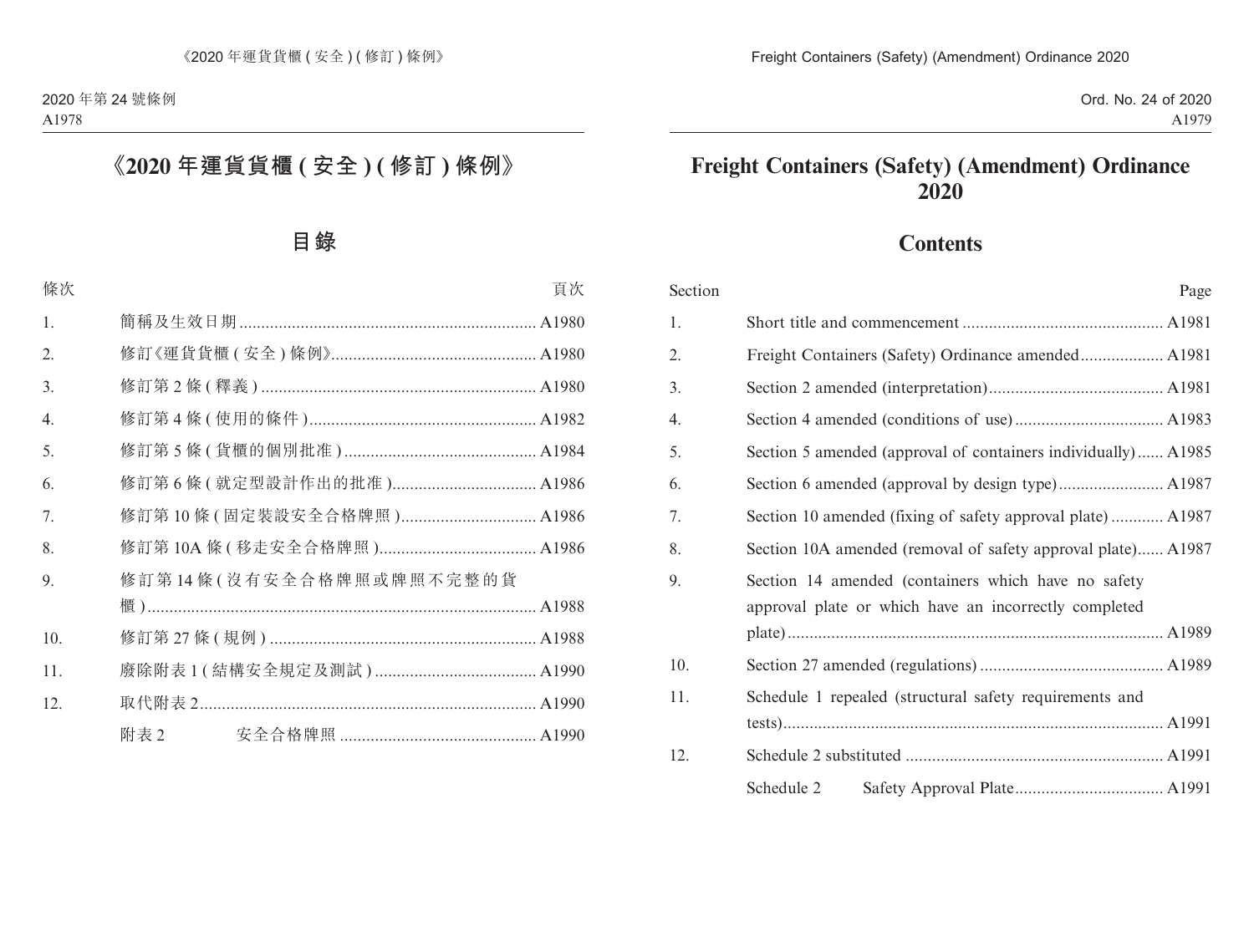Section 1

Ord. No. 24 of 2020 A1981

### **HONG KONG SPECIAL ADMINISTRATIVE REGION**

### ORDINANCE NO. 24 OF 2020



Carrie LAM Chief Executive 12 November 2020

 $[$ 

An Ordinance to amend the Freight Containers (Safety) Ordinance to implement the latest requirements of the International Convention for Safe Containers relating to the manufacture, use and examination of freight containers; to make minor textual amendments; and to provide for related matters.

Enacted by the Legislative Council.

#### **1. Short title and commencement**

- (1) This Ordinance may be cited as the Freight Containers (Safety) (Amendment) Ordinance 2020.
- (2) This Ordinance comes into operation on a day to be appointed by the Secretary for Transport and Housing by notice published in the Gazette.

## **2. Freight Containers (Safety) Ordinance amended**

The Freight Containers (Safety) Ordinance (Cap. 506) is amended as set out in sections 3 to 12.

## **3. Section 2 amended (interpretation)**

 $(1)$  Section 2(1)—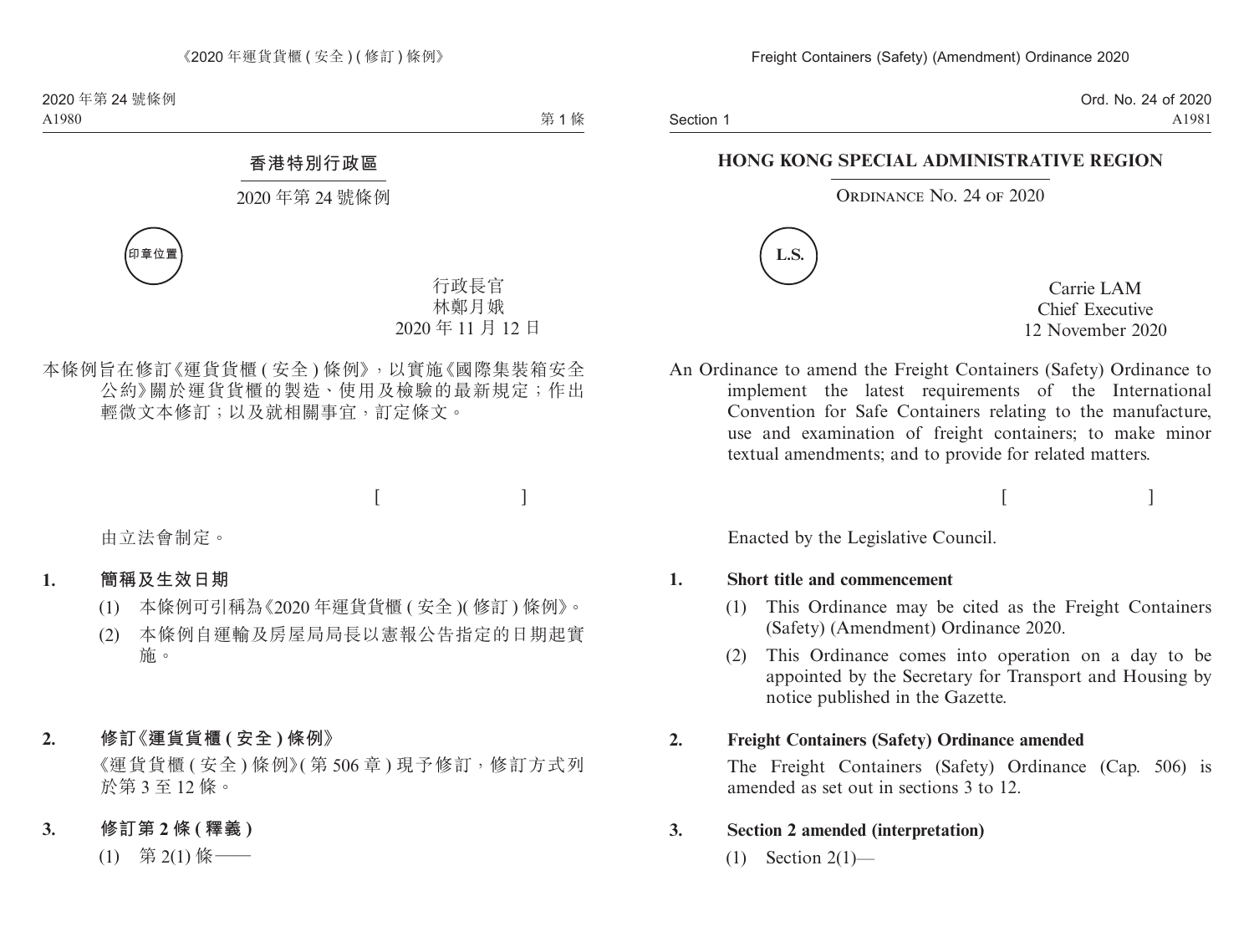|           | Ord. No. 24 of 2020 |
|-----------|---------------------|
| Section 4 | A1983               |

- (a) definition of *maximum operating gross weight* or *rating* or *R*;
- (b) definition of *maximum permissible payload* or *P*;
- (c) definition of *tare weight*—

**Repeal the definitions.**

(2) Section 2(1)—

## **Add in alphabetical order**

- "*Annex II* (《附則 II》) means Annex II to the Convention;
- *maximum operating gross mass* (最大操作總質量), in relation to a container, means the maximum sum of the tare and the mass of the cargo in the container, allowed under Annex II;
- *maximum permissible payload* (最大允許載荷) means the difference between the maximum operating gross mass and the tare;
- *(* $\overline{g}(\overline{g})$ *, in relation to a container, means the mass of* the container when empty and includes the mass of any permanently affixed ancillary equipment of the container.".

# **4. Section 4 amended (conditions of use)**

 $(1)$  Section  $4(1)$ —

# **Repeal**

"use or"

# **Substitute**

"use the container or".

(2) Section  $4(1)(e)$ — **Repeal**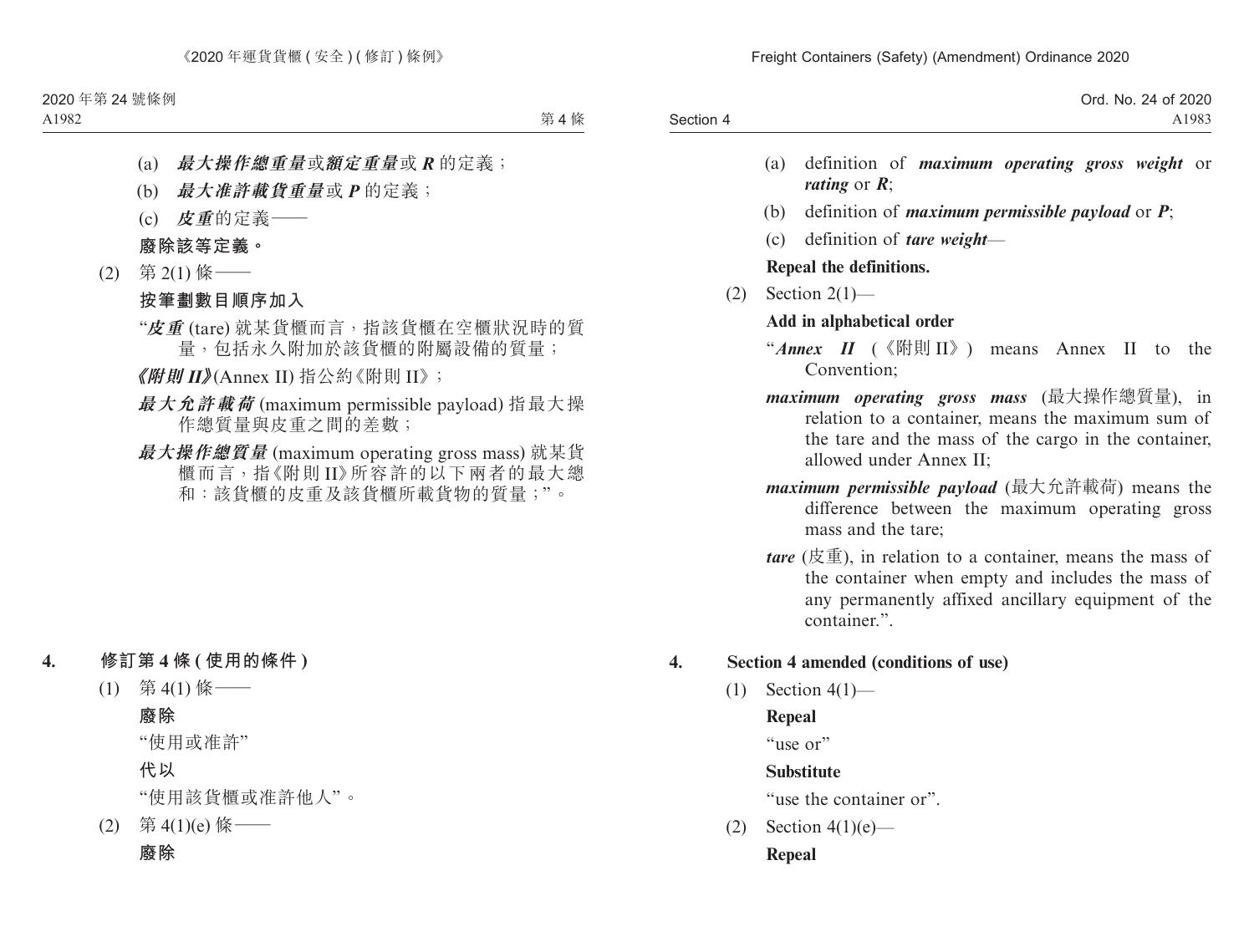## Freight Containers (Safety) (Amendment) Ordinance 2020

| Section 5 | Ord. No. 24 of 2020<br>A1985                            |
|-----------|---------------------------------------------------------|
|           | "weight" (wherever appearing)                           |
|           | <b>Substitute</b>                                       |
|           | "mass".                                                 |
| (3)       | Section 4(2)(a), (b) and (c)—                           |
|           | <b>Repeal</b>                                           |
|           | "use or"                                                |
|           | <b>Substitute</b>                                       |
|           | "use the container or".                                 |
| (4)       | Section $4(2)(d)$ —                                     |
|           | <b>Repeal</b>                                           |
|           | "weight" (wherever appearing)                           |
|           | <b>Substitute</b>                                       |
|           | "mass".                                                 |
| (5)       | Section $4(2)(d)$ —                                     |
|           | <b>Repeal</b>                                           |
|           | "use or"                                                |
|           | <b>Substitute</b>                                       |
|           | "use the container or".                                 |
| (6)       | Section $4(3)$ —                                        |
|           | <b>Repeal</b>                                           |
|           | "using or"                                              |
|           | <b>Substitute</b>                                       |
|           | "using a container or".                                 |
| 5.        | Section 5 amended (approval of containers individually) |
|           | Section 5(3) and $(4)(a)$ —                             |

**Repeal**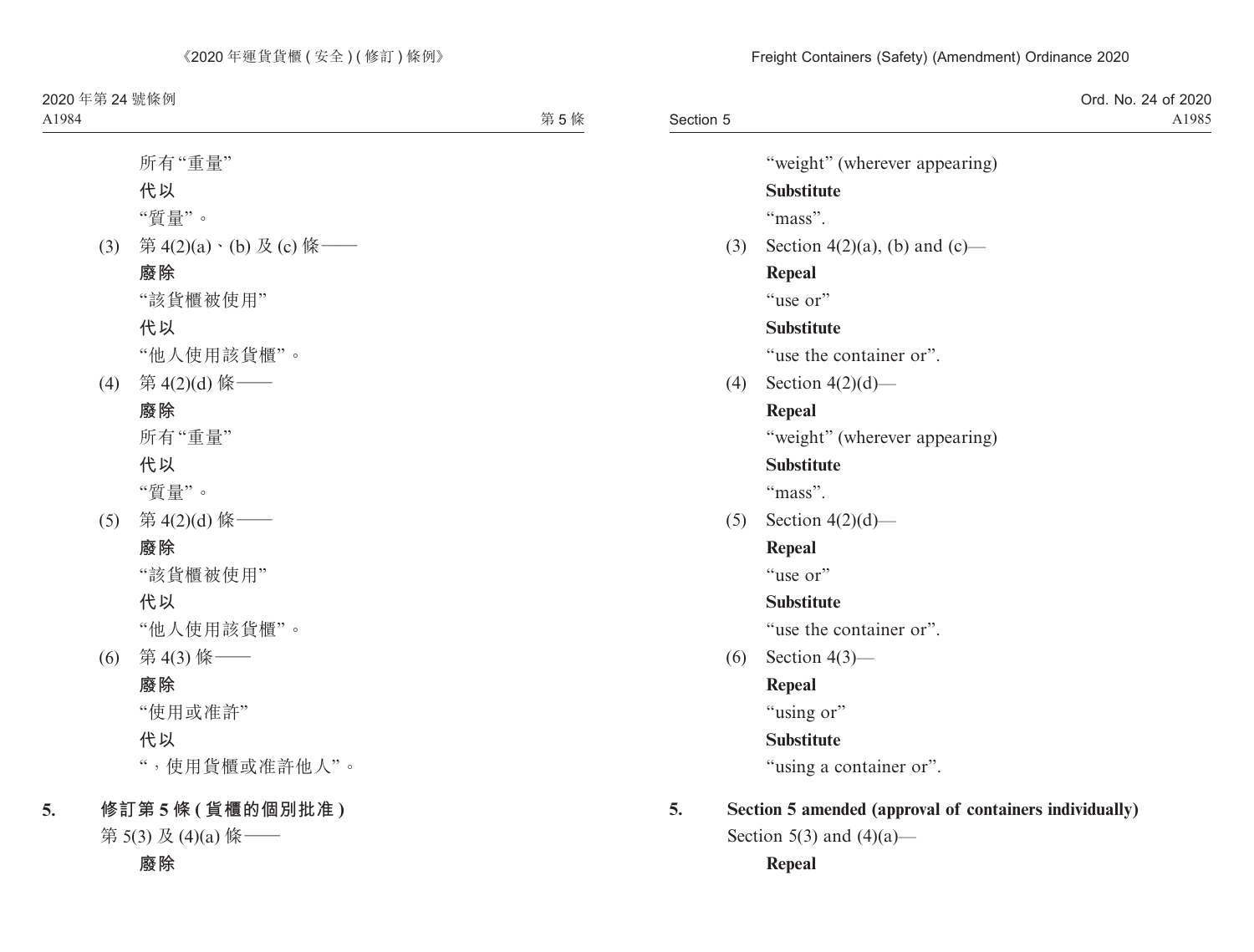|           | Ord. No. 24 of 2020 |
|-----------|---------------------|
| Section 6 | A1987               |

"and test standards specified in Schedule 1"

### **Substitute**

", and test standards, specified in Annex II".

## **6. Section 6 amended (approval by design type)**

Section  $6(3)$  and  $(4)(a)$ —

### **Repeal**

"and test standards specified in Schedule 1"

## **Substitute**

", and test standards, specified in Annex II".

# **7. Section 10 amended (fixing of safety approval plate)** Section 10(2)—

# **Repeal paragraph (a) Substitute**

- "(a) the safety approval plate is marked and fixed to the container in accordance with—
	- (i) if the construction of the container was completed before 1 July 2014 and no structural modification has ever been made to the container—Schedule 2 as in force immediately before the commencement date of the Freight Containers (Safety) (Amendment) Ordinance 2020 (24 of 2020); or
	- (ii) otherwise—Schedule 2;".

# **8. Section 10A amended (removal of safety approval plate)** Section  $10A(1)(a)(i)$ —

## **Repeal**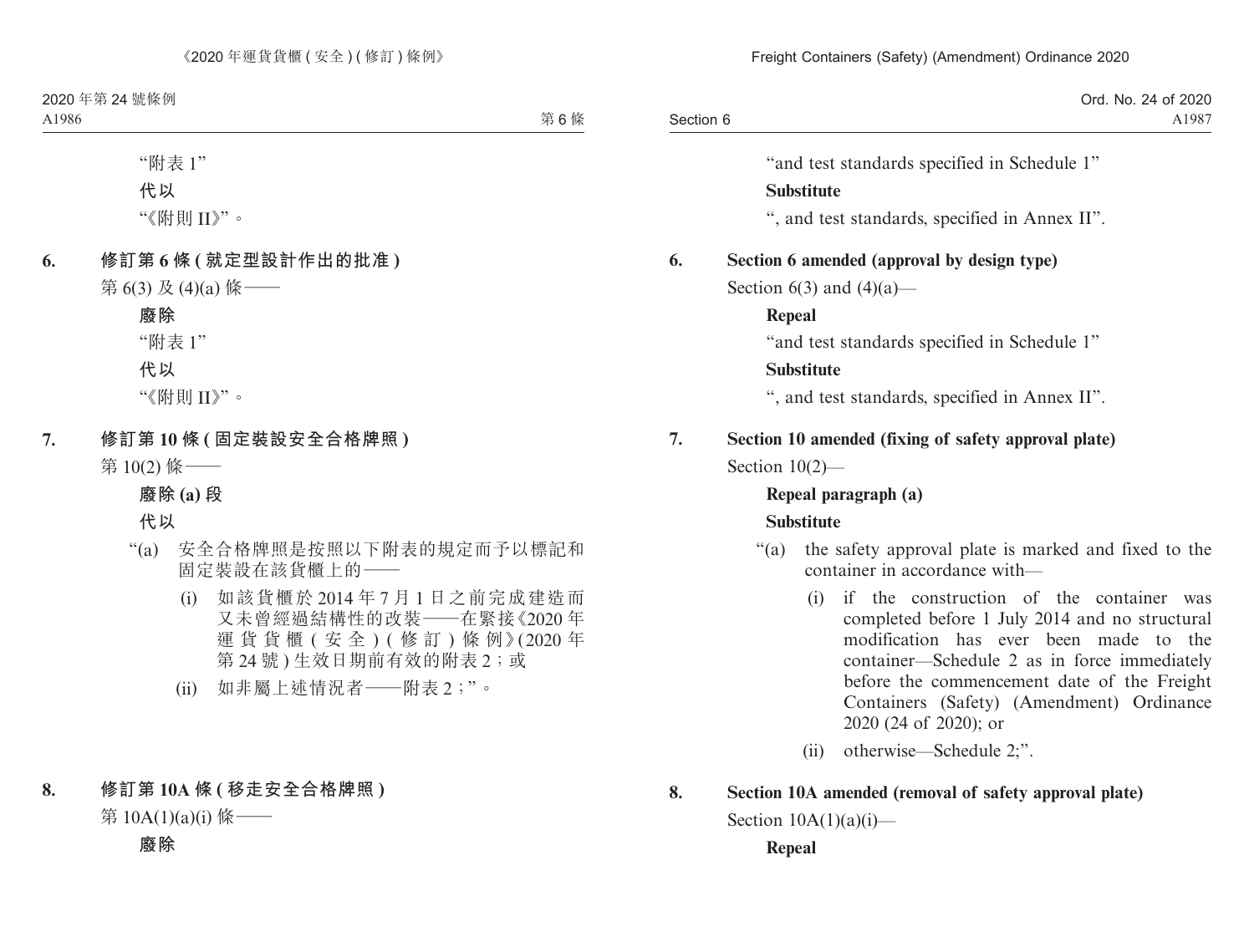|           | Ord. No. 24 of 2020 |
|-----------|---------------------|
| Section 9 | A1989               |

"and test standards specified in Schedule 1"

### **Substitute**

", and test standards, specified in Annex II".

# **9. Section 14 amended (containers which have no safety approval plate or which have an incorrectly completed plate)**

Section  $14(2)(b)(ii)$ —

# **Repeal**

"and test standards specified in Schedule 1"

## **Substitute**

", and test standards, specified in Annex II".

## **10. Section 27 amended (regulations)**

(1) Section 27(1)—

# **Repeal**

everything after "giving effect"

# **Substitute**

"(whether in whole or in part) to an international agreement relating to the safety of freight containers adopted by the International Maritime Organization, as from time to time revised or amended by any revision or amendment that applies to Hong Kong.".

(2) After section 27(2)—

# **Add**

- "(3) Regulations made under this section may—
	- (a) set out, or refer directly to, the whole or a part of an international agreement referred to in subsection (1); and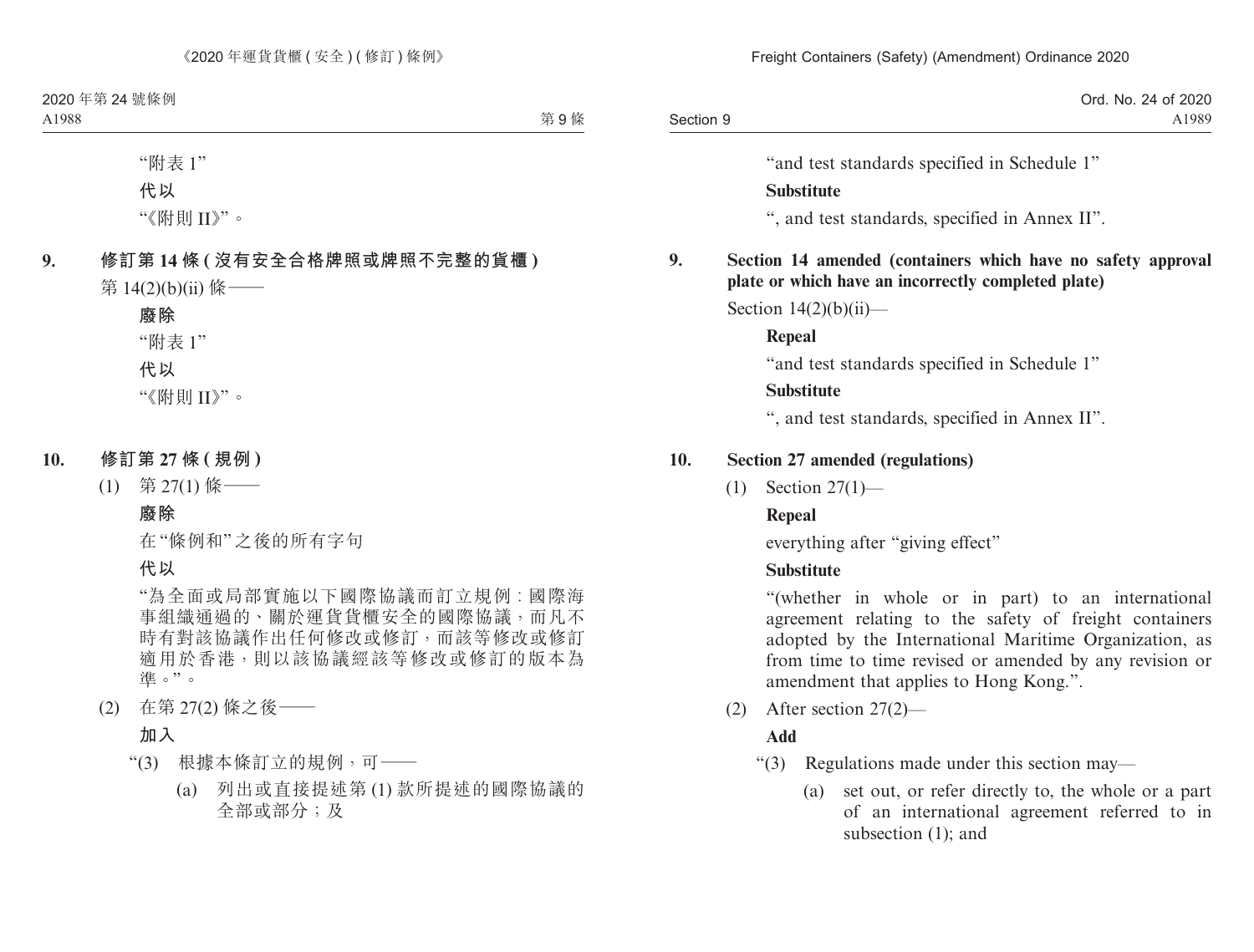|                   | 2020<br>24 of 1<br>Ord.<br>No. |
|-------------------|--------------------------------|
| $-11$<br>Section. | A1991                          |

- (b) specify amendments, modifications or adaptations subject to which the whole or a part of an international agreement referred to in subsection (1) is to have effect.".
- **11. Schedule 1 repealed (structural safety requirements and tests)** Schedule 1—

**Repeal the Schedule.**

**12. Schedule 2 substituted**

Schedule 2—

**Repeal the Schedule Substitute**

# "**Schedule 2**

[ss. 2, 10 & 28]

# **Safety Approval Plate**

#### **1. Marking of plates**

- (1) A safety approval plate must be marked in accordance with the requirements set out in the appendix to Annex I to the Convention.
- (2) The markings must be in English or French, whether or not in addition to any other language.
- (3) This section does not prevent also marking the plate by means of a decal for the purposes of an examination scheme or programme under section 10 of the Freight Containers (Safety) (Examination Procedure) Order (Cap. 506 sub. leg. D).